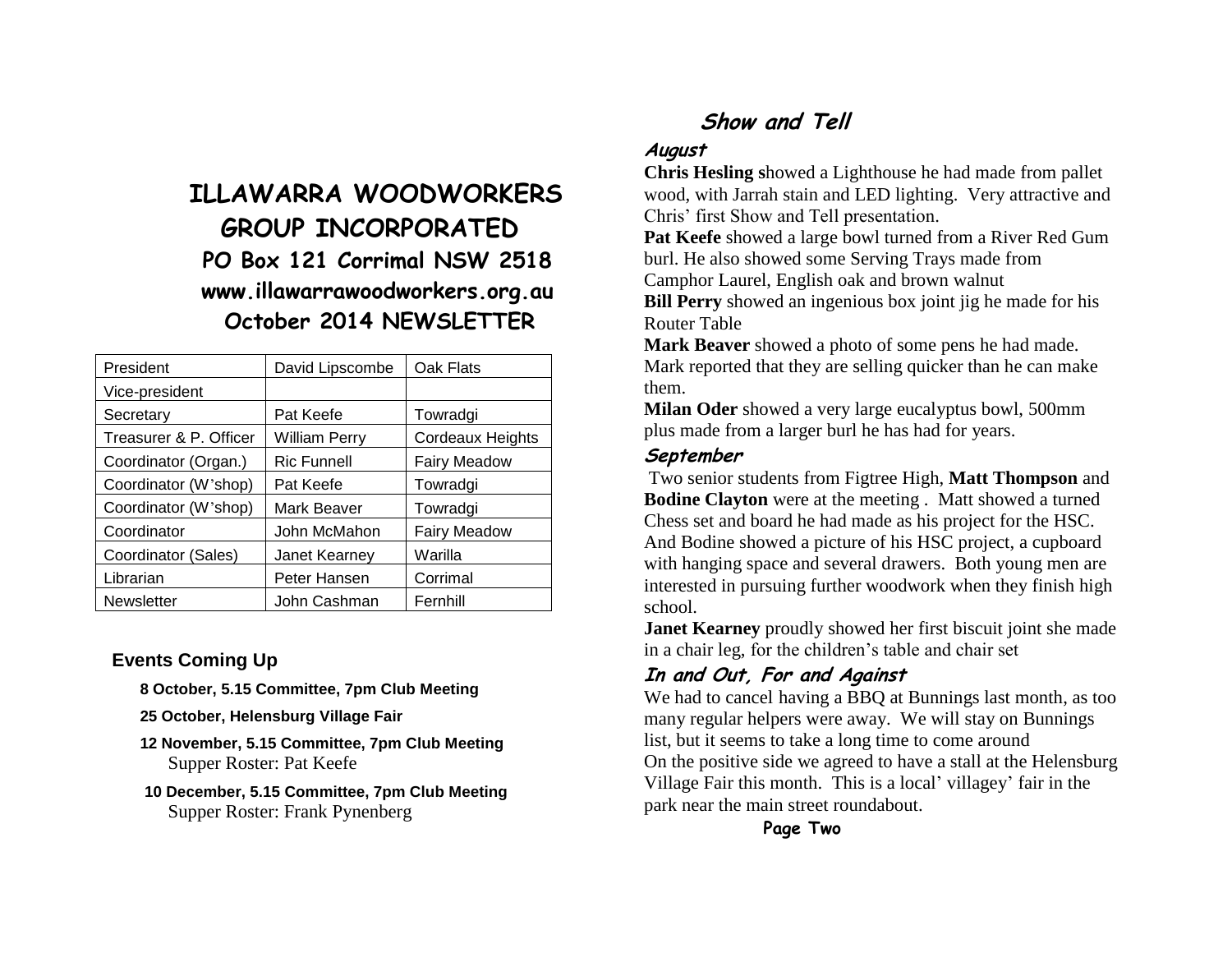#### **GLUES YOU CAN USE OUTDOORS**

Building an outdoor project has challenges. Outdoor projects must withstand rain, temperature and humidity changes and sunlight. Besides choosing the right building material, the glue you use can go a long way to make your project survive the weather. Here are 4  $glues$  –

#### **Advanced Proprietary Polymer**

This glue works a lot like PVA glues you use frequently. It cleans up with water and has a couple of other advantages

It has a longer 'open' time, so you have more time to assemble the project and get the clamps in place before the glue starts to set. And it can be applied at lower temperatures

The downside is that the glue doesn't fill gaps so the joinery must fit tight for the glue to hold well. Against that, this is the least expensive glue and the best for wood projects

#### **Polyurethane Glue**

The best feature of this glue is that it bonds to most materials – wood, plastic, glass, even metal

But this glue needs moisture to cure. So it's best to moisten one of the surfaces before applying the glue. As it cures, polyurethane glue expands into a foam, but, once it is dry you can scrape off any excess with a chisel. This glue has an extremely strong waterproof bond

#### **Construction Adhesive**

While not usually considered as a woodworking glue, construction adhesive works great in some situations. If building a deck or garden shed, construction adhesive comes in handy because it grabs quickly and doesn't need tight fitting joints. In fact it is so thick you'll need to allow plenty of room for squeeze-out

#### **Epoxy** – two part epoxy

This is the most expensive glue, but its big advantage is that it fills gaps. So it's great for patching holes and replacing damaged or rotten wood. But since it won't take stain, it needs to be painted

*The Australian Woodsmith* **Page Three**

#### **TONY BELL**



Tony is a relative newcomer to the club but is already a regular on Saturday mornings and an instructor with the school boys on Thursday afternoons

Tony was born in Malaya in 1952 where his English parents were stationed. Tony is the youngest of four children. He has two sisters living in the UK and one brother living in NZ. His father was a surveyor with, what was then, the War Department. The family moved back to England when independence was granted to Malaya, Tony was six at the time.

In England they settled at Forest Hill in South London, where he attended primary school. He later went on to secondary school in Dulwich and managed to scrape through and finish with A or Advanced levels, which qualified him for University. However University didn't appeal and he spent the next year or two doing this and that. Eventually his parents and older siblings started pushing him to do something useful.

**Page Four**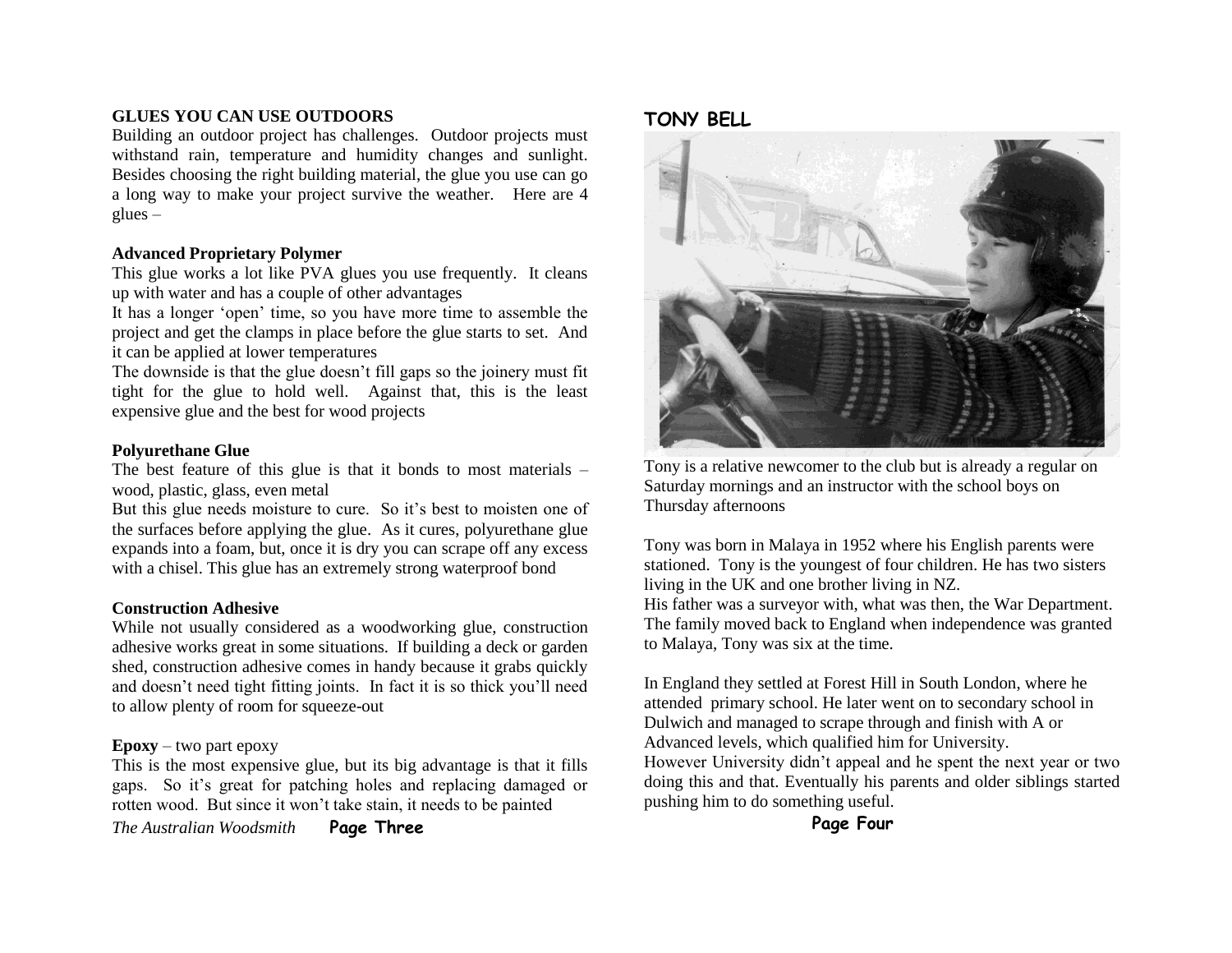An older sister had been a Royal Naval Officer and was married to a Royal Navy Officer, convinced him to do something useful with his life, so he put his name down for the Royal Air Force.

He initially trained as a Pilot Officer on Jet Provosts. Take-off were easy enough but the landings were frightening! His instructors were quite relieved when he was moved sideways and trained as an Air Traffic Controller. After his training he was posted to RAF Manston in Kent and then to a military radar unit based in Dusseldorf, Germany. Dusseldorf is a very old city and was heavily bombed during the second world war. The RAF were not always welcomed. But generally the people did welcome the British especially if they tried to speak German. Tony enjoyed the two years in Dusseldorf and travelling around Europe.

Tony returned to the UK and served the remainder of his time at the London Air Traffic Control Centre, near Heathrow Airport. In 1979 he left the RAF and started another career, this time as an operations officer with the British Airports Authority at Heathrow Airport. During this time he married Kate and they had two children, Oliver and Harriet. But he wanted more sunshine, and the family emigrated to Adelaide where he had a position at Adelaide airport. A second daughter Fiona was born in 1994. Tony was offered a post at Darwin Airport, as Operations Supervisor. After a number of years there the airport was 'sold off 'under the government's privatisation scheme and Tony was made redundant. By this time he and Kate had decided to separate.

Not to be beaten, Tony took up another career, namely Real Estate Management. He was offered a job at Jervis Bay after undertaking a TAFE course. Tony enjoyed working in a country town where people have time for each other, whilst working there he met with his current partner, Roslyn, and after some time, they decided to start a home together.

After seeing how much repair/maintenance work there was for people with practical skills he did another course at TAFE in

Building Construction and Property Maintenance. He then set up his own business. He was happy working for himself and was always in demand but the enemy got to him: Old age and arthritis!

Officially he is now retired. His son, Oliver, is in Queensland, Harriet is undertaking a nursing degree at a Melbourne University, and Fiona is working for Paspaley Pearling Aviation in Darwin His children all seem to have inherited the wanderlust.

At home he enjoys gardening in his vegie patch ('The flowers are mine!' Roslyn says) woodworking, cooking, camping, canoeing, reading and he's also trying to learn Spanish guitar. In England he sailed at a South Coast sailing club, he owned a Cherub dingy, and in Darwin he had a 4m.catamaran. While in Darwin he found a guitar teacher who wanted to learn to sail, so they did a deal. He has travelled a lot in Australia. Roslyn hasn't, but one day…

Tony discovered the club's website some months ago, and promptly joined the club. He has been a regular on Saturdays and an instructor with the school boys on Thursdays. Nice to have you Tony!

### **Some Interesting Sites**

<http://www.wood-eze.com.au/>Lee Ferguson'site

http://anagote.com/ great site for wood

[http://aroundt](http://around/)hewoods.com/ excellent site for beginner and advanced turner alike

[http://www.woodturningo](http://www.woodturning/)nline.com/ incredible site with literally hundreds of articles

<http://www.woodturnersresource.com/>a great resource for the woodturner

## **HMM**

\*Keep your words soft and sweet in case you have to eat them

\*Don't put both feet into your mouth at the same time, because you won't have a leg to stand on.

\* No one cares if you can't dance well – Just get up and dance